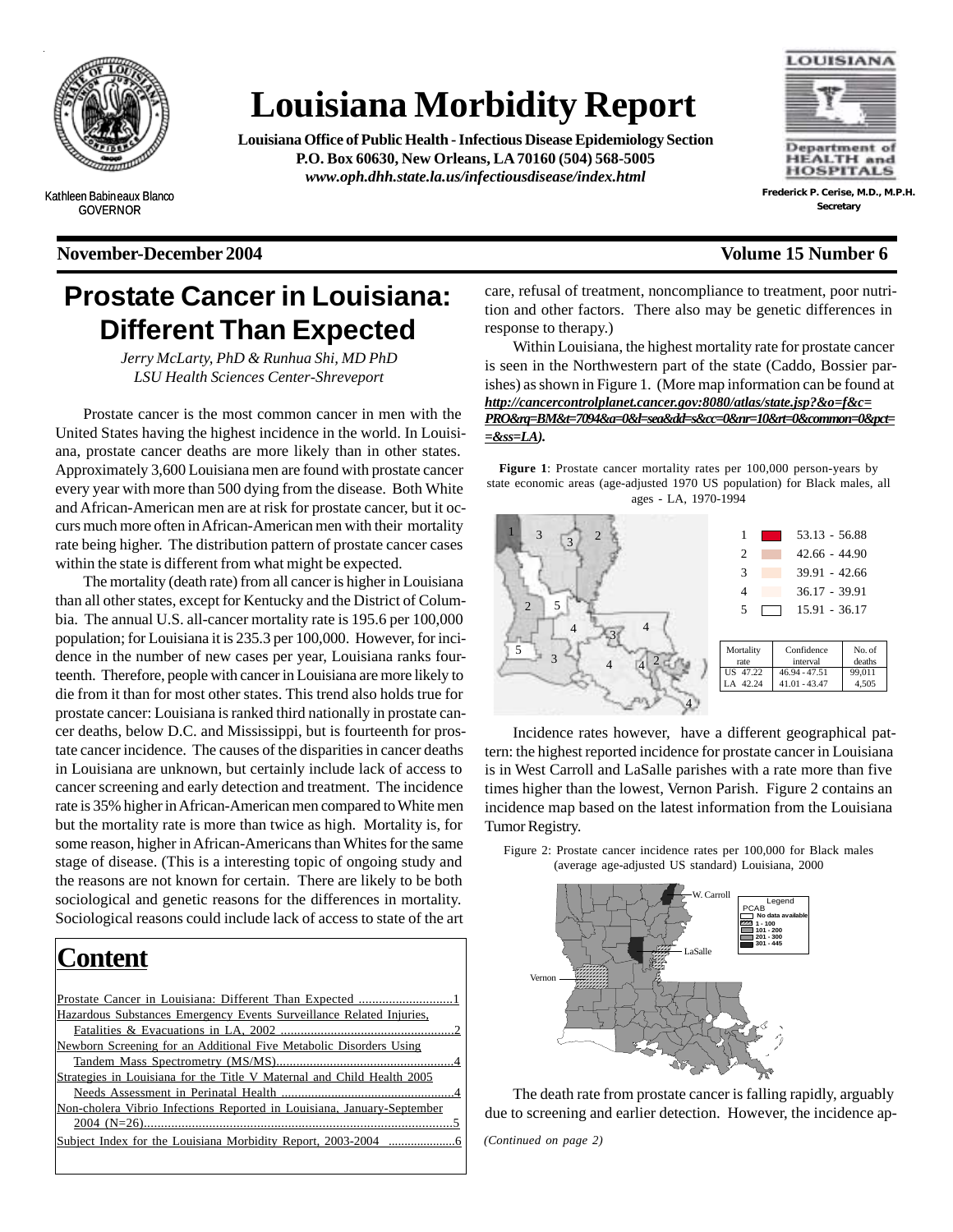*(Prostate Cancer in La: Different Than Expected, (Cont. from page 1)*

pears to be increasing, even after accounting for earlier detection methods.

Known risk factors for prostate cancer include age, race, family history of prostate cancer and possibly, diet. Environmental or occupational exposures also may play a role. Family history is perhaps the strongest risk factor: men with a first-degree relative (parent, sibling, offspring) with prostate cancer are at a twofold risk compared to men without such relatives. Men with a first-degree and a second-degree relative (grandparent, grandchild, uncle, nephew, half-sibling) with prostate cancer are at a ninefold risk. Carriers of the breast cancer mutations BRCA1 and BRCA2 are at high risk for prostate cancer, two and one-half times normal and five times normal, respectively.

One factor that can potentially be addressed is diet. Fat, (especially animal fat), is linked to prostate cancer risk in all ethnic groups. Eating a high-meat content diet is epidemiologically associated with increased risk. Cooking meat at high temperatures, e.g. grilling, generates polycyclic aromatic hydrocarbons, a class of known chemical carcinogens. Milk consumption has been associated with increased risk in some studies, suspected to be related to calcium in milk. Certain vitamins and micronutrients are now being studied as possible protective factors. Vitamin D through sunlight exposure, is thought to be a protective factor. (However it has not been shown that taking D supplements can reduce risk.) Consumption of allium vegetables (onion, garlic), tomato products, soy phytoestrogens and other natural products have been shown related to reduced prostate cancer risk.

The National Cancer Institute recommends five or more servings of fruit and vegetables per day. Unfortunately, the typical American diet has not c hanged in years. Nutrition-poor diets are endemic among underserved, minority populations. Louisiana and other Southern states have higher poverty levels than the national average.

Screening with serum prostate specific antigen, PSA and digital rectal exams have been shown to reduce deaths from prostate cancer. Screening rates in Louisiana are not well documented, but underserved minorities are less likely to get screened. Screening for prostate cancer has been shown to reduce deaths from prostate cancer, but screening is controversial for several reasons. In most cases the disease is not fatal – most prostate cancer patients die of something else. Treatment can result in serious morbidity and screening has not consistently been shown to reduce overall mortality. Numerous studies around the world may soon be able to give definitive answers to efficacy questions. Meanwhile, the National Cancer Institute and the American Cancer Society recommend that men be offered screening, with an explanation of the known benefits and risks.

Several institutions in Louisiana are actively involved in prostate cancer research. However, minority participation in clinical trials is low everywhere, but even more problematic in Louisiana with its high minority populations.

Prostate cancer is a problem in Louisiana, worse than in most other states, but there are things that can be done about it: better education, more screening and increased access of underserved populations to state-of-the-art treatment. This should be seen as an opportunity for improvement: when you are at the bottom, everywhere you go is up.

For more information, please call (318) 813-1440.

## **Hazardous Substances Emergency Events Surveillance Related Injuries, Fatalities & Evacuations in LA, 2002**

*Allison N. Koehler, MPH; LaShaunda L. Malone, MSPH; Kenneth B. Lanier, RS; Dianne M. Dugas, MPH, MSW; Bobby G. Savoie, MS.*

Louisiana, a heavily industrialized state, ranks third in the United States for the production of natural gas, fourth in the production of crude oil and second in the primary production of petrochemicals. In the 2002 Toxics Release Inventory (TRI), 376 facilities in this state reported TRI data. Nationally, Louisiana ranked sixteenth for total on- and off-site releases of chemicals and eleventh for total on-site releases of chemicals. In addition, the state ranked second in the nation for production-related managed waste.

Since 1990, the Agency for Toxic Substances and Disease Registry (ATSDR) of the U.S. Department of Health and Human Services has maintained an active, state-based Hazardous Substances Emergency Events Surveillance (HSEES) system to describe the public health consequences associated with the acute release of hazardous substances in select U.S. states. The Louisiana Department of Health and Hospitals (LDHH) has participated in this surveillance system since January, 2001. In 2002, there were sixteen participating states. This report summarizes the characteristics of events occurring in Louisiana with an emphasis on events with injuries, fatalities and/or evacuations reported to the surveillance system by the LDHH during January 1, 2002 through December 31, 2002.

#### **Methods**

A hazardous substance release qualifies as a HSEES "event" if it is an uncontrolled or illegal release which requires removal, cleanup, or neutralization according to federal, state, or local law. Threatened releases are also included in the system if the event meets two criteria: 1) an action such as sheltering in place or evacuation is taken to protect public health 2) the amount threatened to be released would have required removal, cleanup, or neutralization. In accordance with the Comprehensive Environmental Response Com-

| Louisiana Morbidity Report                                                                                                                                                                                                                                                                                                                                                                                                                                        |                                                                                                             |  |  |  |  |  |
|-------------------------------------------------------------------------------------------------------------------------------------------------------------------------------------------------------------------------------------------------------------------------------------------------------------------------------------------------------------------------------------------------------------------------------------------------------------------|-------------------------------------------------------------------------------------------------------------|--|--|--|--|--|
| Volume 15 Number 6                                                                                                                                                                                                                                                                                                                                                                                                                                                | November-December 2004                                                                                      |  |  |  |  |  |
| The Louisiana Morbidity Report is published bimonthly by the<br>Infectious Disease Epidemiology Section of the Louisiana Office<br>of Public Health to inform physicians, nurses, and public health<br>professionals about disease trends and patterns in Louisiana.<br>Address correspondence to Louisiana Morbidity Report, Infectious<br>Disease Epidemiology Section, Louisiana Department of Health<br>and Hospitals, P.O. Box 60630, New Orleans, LA 70160. |                                                                                                             |  |  |  |  |  |
| <b>Assistant Secretary, OPH</b>                                                                                                                                                                                                                                                                                                                                                                                                                                   | <b>Sharon Howard, MSW</b>                                                                                   |  |  |  |  |  |
| <b>State Epidemiologist</b>                                                                                                                                                                                                                                                                                                                                                                                                                                       | Raoult Ratard, MD MPH                                                                                       |  |  |  |  |  |
| <b>Editors</b>                                                                                                                                                                                                                                                                                                                                                                                                                                                    | <b>Susanne Straif-Bourgeois, PhD MPH</b><br><b>Theresa Sokol, MPH</b><br>Rosemarie Robertson, BS MT(C) CNMT |  |  |  |  |  |

*Layout & Design Ethel Davis, CST*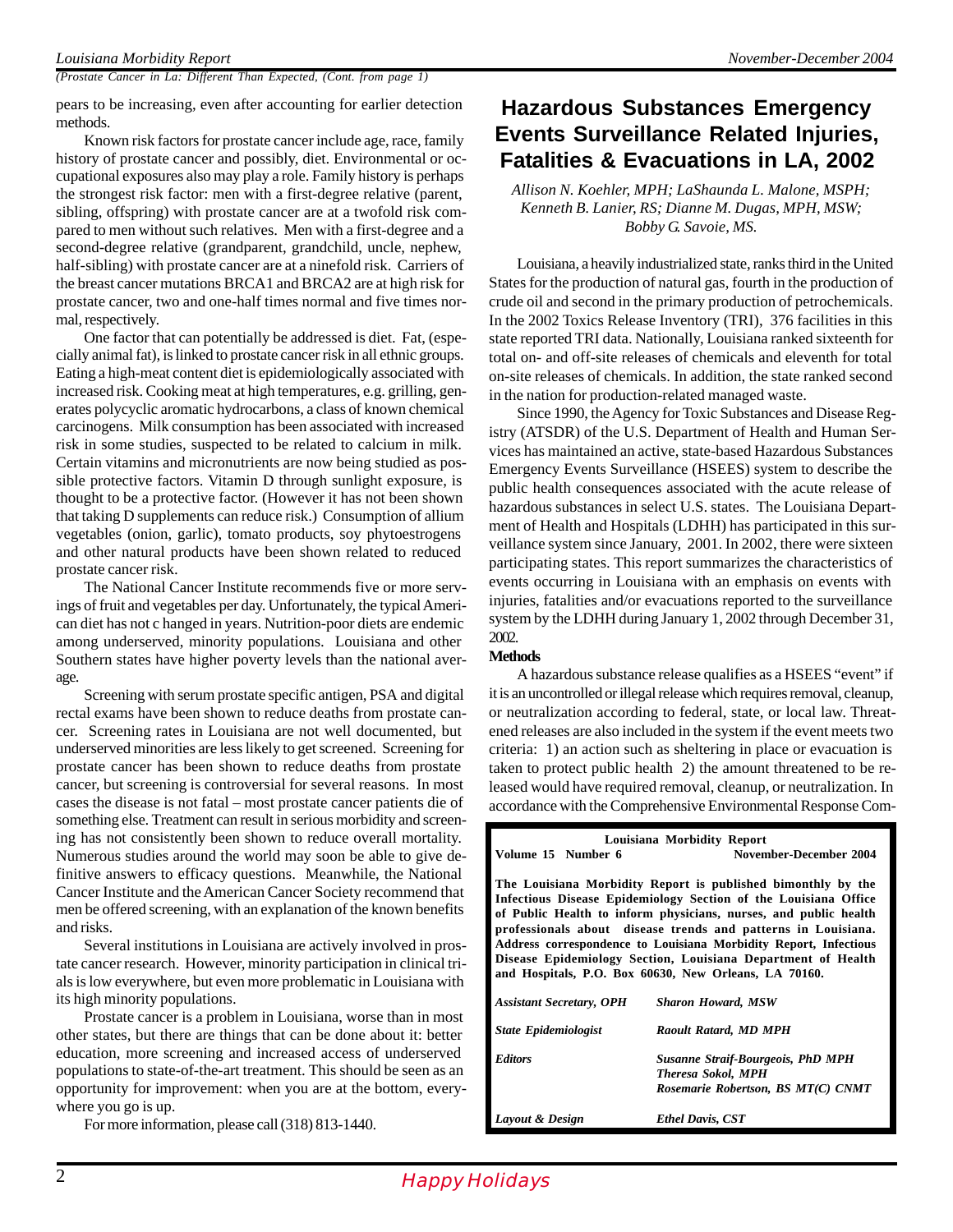pensation and Liability Act (CERCLA) petroleum exclusion clause, petroleum which has not been refined to a single hazardous chemical is not eligible for inclusion.

 Principal sources of data are the Louisiana State Police, the National Response Center and the Louisiana Department of Environmental Quality. Acute events captured by HSEES are classified according to whether they occur at fixed facilities or during transportation. Fixed-facility events involve hazardous substances released at industrial sites, schools, farms, or other permanent facilities; transportation events involve hazardous materials released during transport by surface, air, or water. Victims are defined as individuals with symptoms or injuries (including death) that result from the event.

#### **Results**

In 2002, 752 events qualified for the surveillance system in Louisiana. Six-hundred thirty events (83.8%) occurred in fixed facilities and 122 (16.2 %) were transportation-related. There were a total of thirty victims in twenty events (2.7% of all events). The distribution of injury types are shown in Figure 1.





 Of the twenty events with victims, 65.0% involved only one victim and 95.0% involved either one or two victims. Of the transportation events, 8.2% (10 of 122 events) involved victims while only 1.6% (10 of 630 events) of the fixed-facility events involved victims. Forty percent of the victims were injured in transportation

events and 60% were injured in fixed-facility events. The types of adverse health effects sustained by victims are shown in Figure 2.

**Figure 2**: Medical outcomes, Hazardous Substances Emergency Events Surveillance - Louisiana, 2002



Among the thirty victims, twenty-four (80.0%) were employees of the facility where the event occurred, two (6.7%) were career firefighters, one (3.3%) was a member of the general public and the category of three (10.0%) victims was unknown. Of the twenty-four employees, sixteen (66.7%) were reported as not wearing any personal protective equipment (PPE), five (20.8%) were wearing hard hats and the type of PPE worn was unknown for three  $(12.5\%)$  employees. Chemical-related burns were reported as an adverse health effect for four (25.0%) of the employees not wearing any PPE and all five (100.0%) employees wearing hard hats. One career firefighter experienced trauma which was not chemical-related during a fixedfacility event and was wearing firefighter turn-out gear with respiratory protection. The second career firefighter experienced respiratory symptoms resulting from a fixed-facility event during which ammonia was released and he was wearing firefighter turn-out gear without respiratory protection.

The one fatality involved an accident between a car and an insecticide truck. The truck overturned into a ditch, spilling its contents and fatally injuring the driver. The fatality resulted from the accident, not the insecticide.

The number of total releases compared with releases resulting in victims by substance category is presented in Table 1.

**Table 1**: Number of hazardous substances released in all events and releases with victims by substance category, Hazardous Substances Emergency Events Surveillance, Louisiana, 2002

|                             |                | <b>Total Releases</b> | <b>Releases with Victims</b> |                   |                                        |  |
|-----------------------------|----------------|-----------------------|------------------------------|-------------------|----------------------------------------|--|
| <b>Substance Category</b>   | <b>Number</b>  | <b>Percentage</b>     | <b>Number</b>                | <b>Percentage</b> | Percentage<br>by substance<br>category |  |
| Acids                       | 47             | 3.9                   | $\overline{\mathcal{A}}$     | 20.0              | 8.5                                    |  |
| Ammonia                     | 33             | 2.7                   | $\mathfrak{D}$               | 10.0              | 6.1                                    |  |
| <b>Bases</b>                | 22             | 1.8                   | $\overline{2}$               | 10.0              | 9.1                                    |  |
| Chlorine                    | 30             | 2.5                   | $\overline{4}$               | 20.0              | 13.3                                   |  |
| <b>Other Inorganics</b>     | 508            | 42.2                  | 3                            | 15.0              | 0.6                                    |  |
| Paints & Dyes               | 19             | 1.6                   | $\Omega$                     | $_{\rm OO}$       | O.O                                    |  |
| Pesticides                  | 36             | 3.0                   | $\mathbf{2}$                 | 10.0              | 5.6                                    |  |
| Volatile organic compounds  | 336            | 27.9                  |                              | 5.0               | O.3                                    |  |
| Other                       | 24             | 2.0                   |                              | 5.0               | 4.2                                    |  |
| Mixture (across categories) | $\bullet$      | 0.7                   | $\Omega$                     | O.O               | O.O                                    |  |
| Hetero-Organics             | 11             | 0.9                   | $\Omega$                     | O.O               | O.O                                    |  |
| Hydrocarbons                | 25             | 2.1                   | $\Omega$                     | O.O               | O.O                                    |  |
| Oxy-Organics                | 55             | 4.6                   |                              | 5.0               | 1.8                                    |  |
| Polymers                    | 48             | 4.0                   | $\Omega$                     | O.O               | O.O                                    |  |
| Indeterminate               | $\mathfrak{D}$ | 0.2                   | $\Omega$                     | O.O               | O.O                                    |  |
| $Total*$                    | $1205**$       | 100.1                 | 20                           | 100.0             |                                        |  |

Total may be greater than 100% due to rounding

Total of 1205 releases exceeds the total number of 752 events because more than one substance could be released per event

*(Continued on page 4)*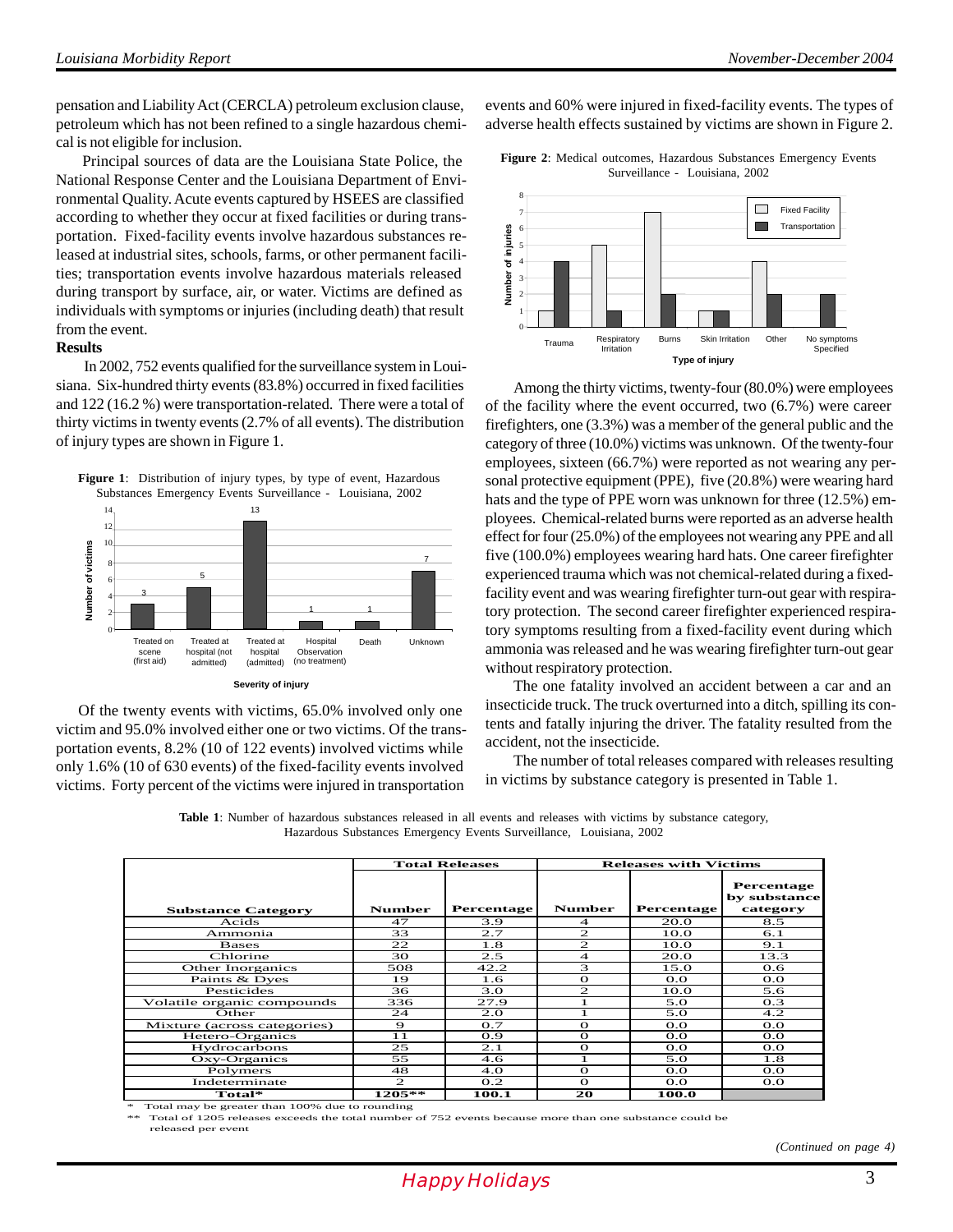#### *Louisiana Morbidity Report November-December 2004*

*Hazardous Substances Emergency...(Cont. from page 3)*

Evacuations were ordered in nine (1.2%) events. Among the nine evacuations, five (55.6%) were of a building or the affected part of a building, two (22.2%) were reported as having no criteria, one (11.1%) was of an affected circle or radius and one (11.1%) was a circle radius and downwind/downstream. An official ordered inplace sheltering in an additional eight events. During an order to "shelter-in-place," officials request people within a specific distance of an event to remain indoors and discontinue air intake through mechanisms such as air conditioning to prevent exposure to harmful levels of hazardous substances.

#### **Conclusions**

 State-specific collected data are especially important, providing valuable information about hazardous substances emergency events and the contributing factors of these events to residents of Louisiana. The data and materials developed through the Louisiana HSEES Program are used to develop strategies and prevention activities to decrease the injuries and fatalities resulting from these events.

 Analysis of 2002 HSEES data highlighted that even though more people were injured in fixed-facility events, injuries were more likely to result from transportation events. Trauma was the most frequent adverse health effect in transportation events. (However, the trauma may have been caused by the sequence of events, i.e.. a motor vehicle accident, leading to the release of a hazardous substance and not by exposure to the hazardous substance itself.) It is recommended that safety managers use Louisiana HSEES data during employee training to illustrate the importance of wearing PPE, when appropriate and to raise the awareness of employees about hazardous substance events that frequently result in victims in the state.

In collecting, analyzing and disseminating health specific data, Louisiana HSEES strives to improve chemical safety and reduce or minimize public health consequences from releases of hazardous substances.

For more information or references, please contact (504)568- 8537 or 1(888)293-7020. The unabridged article can be found at *http:/ /www.oph.dhh.state.la.us/environmentalepidemiology/hseess/ index.html*

## **Newborn Screening for an Additional Five Metabolic Disorders Using Tandem Mass Spectrometry (MS/MS)**

On November 1, 2004, the State Central Laboratory in collaboration with the Genetic Diseases Program, began universal heel stick screening for five additional metabolic disorders: homocystinuria (HCU), maple syrup urine disease (MSUD), medium chain Acyl-CoA dehydrogenase deficiency (MCADD), citrullinemia (CITR) and argininosuccinic aciduria (ASA). Screening is performed using the dried blood spot specimens currently submitted for the analysis of PKU, congenital hypothyroidism, sickle cell anemia, biotinidase deficiency and galactosemia.

As complications of some of these disorders can present within the first week of life, it is very important to mail specimens daily after they are dry, so that the analysis can be performed as soon as possible. If a positive screen is detected, the submitter and/or child's primary care physician will be notified by telephone and fax. If you

are notified, please take action immediately as instructed by the Genetics follow-up staff.

The inclusion of the new diseases on the lab results mailer and on the Voice Response System with Fax will take about six months to implement. The price of the red border form is planned to be increased to \$40.00 after the six month implementation period. If you have any questions about this testing, please contact the Genetics Program (504-568-5070) or Laboratory (504-568-2545).

### **Strategies in Louisiana for the Title V Maternal and Child Health 2005 Needs Assessment in Perinatal Health**

*Jaime Slaughter, MPH; Kim Ceci, MPH Candidate; Juan Acuña MD, MSc*

The Title V (MCH) Block Grant is a federal government grant that provides approximately \$15 million to fund Maternal and Child Health (MCH) services throughout Louisiana. State Title V agencies who receive this grant are required to conduct a comprehensive needs assessment every five years to identify state MCH priority needs, arrange programmatic and policy activities around these priority needs and to develop state performance measures to monitor the success of their efforts.

The Louisiana Office of Public Health, MCH Program, a state Title V agency, is currently in the process of performing the 2005 Title V Block Grant Needs Assessment to determine the current health status and needs of the state's MCH population. The MCH Program developed a needs assessment tool, Perinatal Needs Assessment Template (PNAT) to help assess the perinatal (fetal and infant) portion of the MCH population in the nine public health regions. The PNAT will be used by the nine Fetal and Infant Mortality Reduction Coalitions (FIMRCs) to aid them in stating the regional vision/goals for their perinatal population, the top three to five priority perinatal health needs and activities/strategies for addressing their top priority perinatal health needs.

The PNAT was introduced in May, 2004 to the FIMRCs at the Louisiana Fetal-Infant Mortality Reduction Initiative Spring Meeting. At the training, regional data was given to each FIMRC along with worksheets that would enable them to compare regional data to state and Healthy People 2010 statistics and list major gaps and/or needs that may emerge. FIMRCs were also trained on how to prioritize their region's emerging needs by using the MCH Bureau sorting method (People-Sheps, etc.), which scores health needs using various criteria (extent of the problem, trends, consequences, available resources) and perspectives. Finally, FIMRCs were trained to determine the most efficient short (within one year) and long term (within five years) activities/strategies for each of their top three perinatal health needs.

At the end of the training session, regional staff completed a survey to evaluate the usefulness of the PNAT. All of the training participants thought that the PNAT would substantially/fully help identify their region's top perinatal health needs, 87% believe the PNAT will substantially/fully help their region identify the most appropriate activities to address their top perinatal needs and 84%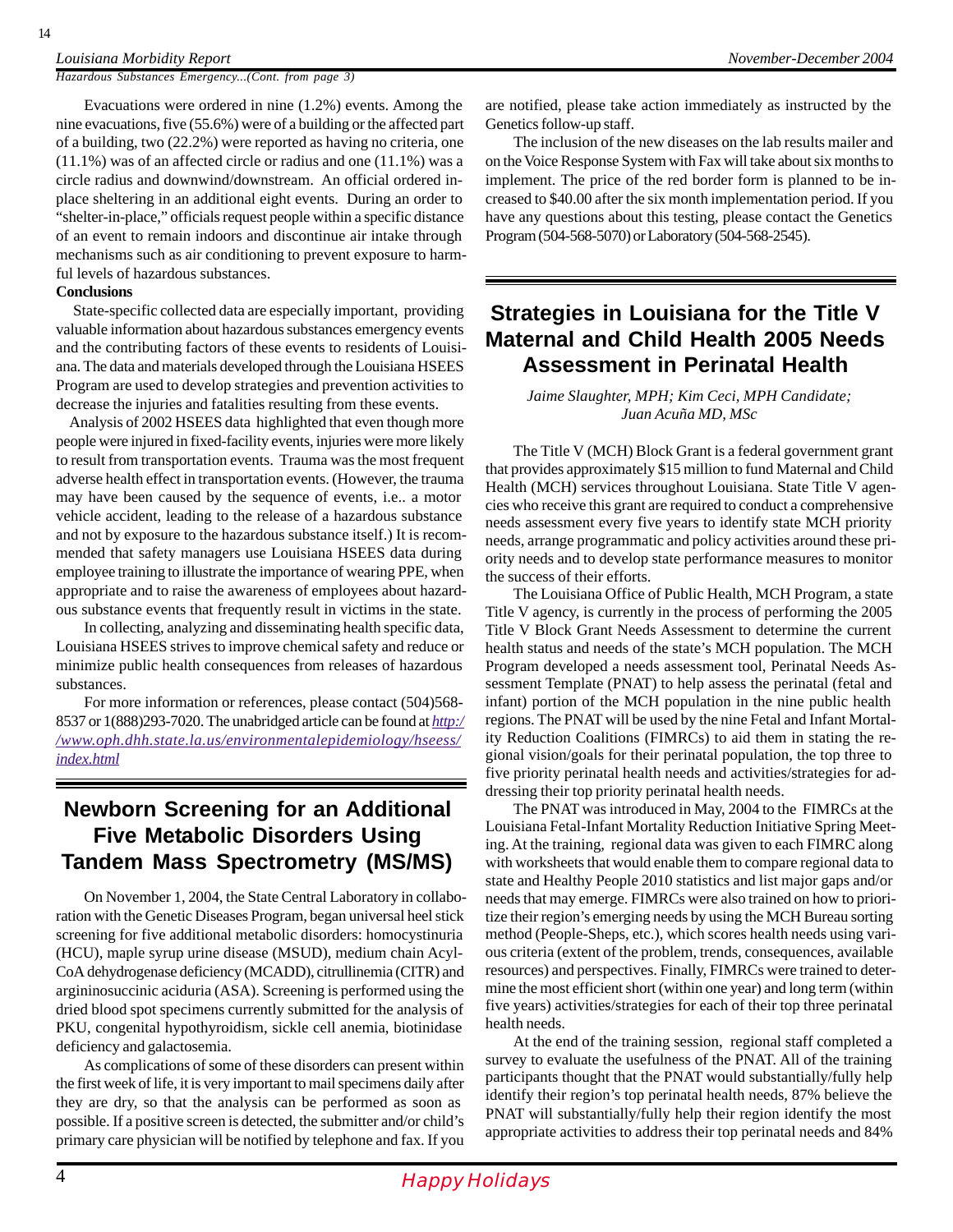believe the PNAT will substantially/fully increase local/regional awareness of poor MCH outcome. Finally, 94% of the training participants thought that the PNAT will better prepare their region to coordinate new or existing efforts to improve outcome in their region (Figure 1).





# **Non-cholera Vibrio Infections Reported in Louisiana, January – September 2004 (N=26)**

*Annu Thomas, MSc MPH*

Surveillance for Vibrio infections has been conducted in Louisiana since 1989, along with the Gulf Coast states of Alabama, Florida, Mississippi and Texas. Vibrio surveillance was later expanded to include all FoodNet states in 1996. FoodNet consists of active surveillance for foodborne diseases and related epidemiologic studies designed to help public health officials better understand the epidemiology of foodborne diseases in the United States. It is a collaborative project of the CDC, the U.S. Department of Agriculture, the Food and Drug Administration and ten states (California, Colorado, Connecticut, Georgia, New York, Maryland, Minnesota, Oregon, Tennessee and New Mexico).

All Vibrio cases reported from January to September 2004, have been culture-confirmed in the State Public Health Laboratory and have been reported to the Infectious Disease Epidemiology Section through the Reportable Disease Database. Fifty-two percent of Vibrio cases reported during this time period suffered from pre-existing

 The PNAT and other tools used during the process of the needs assessment are available upon request. For more information, call (504) 568-4103.

# **Now Available:**

Antibiograms are used to track the antibiotic resistance patterns of clinically important microorganisms detected by laboratories. The 2000-2002 Louisiana Antibiogram, compiled from thirtyseven hospitals around the state is now available on the Louisiana Office of Public Health website :

*http://www.oph.dhh.state.la.us/infectiousdisease/antibiosensitivity/docs/ LouisianaAntibiogram2000\_2002.pdf.*

For additional information or questions, please call Dr. Raoult Ratard at (504) 458-5428.

Figure 1: Non-cholera Vibrio infections - Louisiana



medical conditions. Persons with underlying medical conditions, especially liver disease, may be at increased risk of infection and serious complications. Environmental factors, such as warm waters and moderate salinity, increase the number of Vibrio organisms in the marine environment. Seventy-two percent of the cases occurred between the months of May and September.

 It is critical to maintain refrigeration of raw shellfish from the time of harvest to consumption. All Vibrio infections must be reported immediately to the Infectious Disease Section at 1-800-256- 2748.

|                                 |                  |                         | Syndrome        |            |              | Complications         |                    |                              |              | <b>Exposure</b>                 |              |
|---------------------------------|------------------|-------------------------|-----------------|------------|--------------|-----------------------|--------------------|------------------------------|--------------|---------------------------------|--------------|
| Vibrio species                  | Total<br>#       | Gastroenteritis<br>#    | Septicemia<br># | Wound<br># | Other*<br>#  | Hospitalizations<br># | <b>Deaths</b><br># | Raw<br><b>Shellfish</b><br># | Wound<br>#   | Cooked<br><b>Shellfish</b><br># | Unknown<br># |
| V. vulnificus                   | 10               | $\bf{0}$                | 3               | 6          | 1            | 9                     | 1                  |                              | 8            | $\bf{0}$                        |              |
| V.<br>parahaemolyticus          | $\boldsymbol{Q}$ | 8                       | $\bf{0}$        | 1          | $\bf{0}$     | 3                     | $\bf{0}$           | $\mathbf{2}$                 |              | 4                               |              |
| V. cholerae non-<br>O1, non-139 |                  |                         | $\bf{0}$        | $\bf{0}$   | $\mathbf{0}$ | $\bf{0}$              | $\bf{0}$           | $\bf{0}$                     | $\bf{0}$     |                                 |              |
| V. fluvialis                    | 4                | 4                       | $\bf{0}$        | $\bf{0}$   | $\theta$     | $\mathbf{0}$          | $\bf{0}$           | $\mathbf{2}$                 | $\bf{0}$     |                                 |              |
| V. mimicus                      | $\mathbf{2}$     | $\overline{\mathbf{c}}$ | $\bf{0}$        | $\bf{0}$   | $\bf{0}$     | $\bf{0}$              | $\bf{0}$           |                              | $\mathbf{0}$ |                                 |              |
| <b>Total</b>                    | 26               | 15                      | 3               | 7          | 1            | 12                    |                    | 6                            | 9            | 7                               | 4            |

 **\*** Includes eye infection, otitis, gall bladder infection, peritonitis, urine infection and unknown.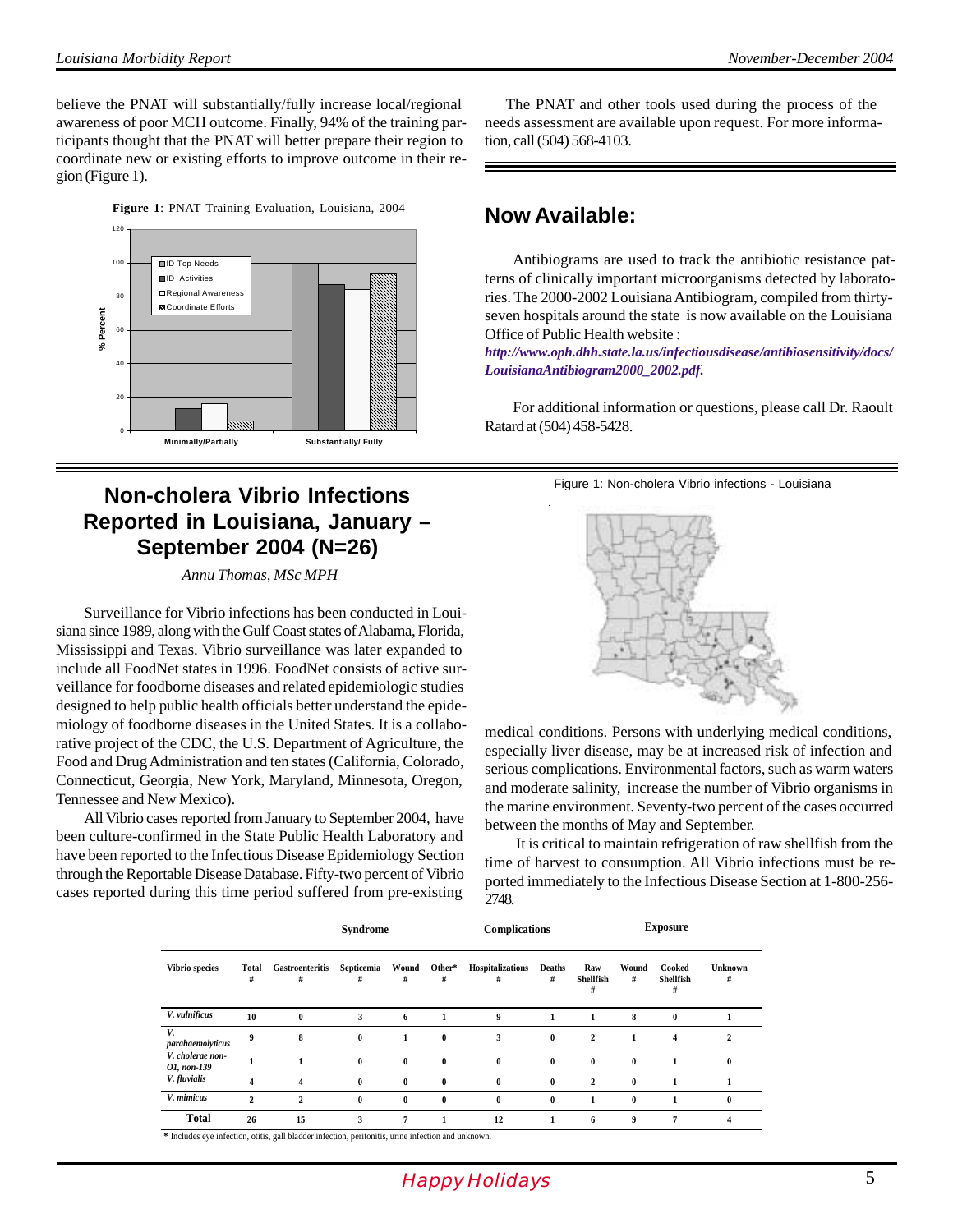# **Subject Index for the Louisiana Morbidity Report, 2003 – 2004**

#### **Antibiotic Sensitivity/Resistance:**

Antimicrobial Resistance Update and Strategic National Stockpile Distribution Information, 04/03 Are There More Deaths Due to Invasive Staphylococcal Infection? 04/04 Atlanta Conference on Antibiotic Use, 03/04 Community-Acquired MRSA, 03/01 Scene from the Alexandria Antibiotic Resistance Kick/Off, 03/06 Trends in Antibiotic Sensitivity, 03/03

#### **Chronic Diseases/Other Conditions**:

Allergies? Asthma? ER Visits? 03/01 Asthma Prevalence in Louisiana, 04/03 Disparities in Diabetes Prevalence, Management and Mortality, 03/05 Improved Health Outcomes – LA Adolescent School Health Initiative, 03/03 Louisiana Fact (Obesity/Diabetes), 03/01

#### **Foodborne & Zoonotic Diseases/Outbreaks:**

A Case Study: Difficulties in Diagnosing Cyclosporiasis, 04/03 An Interesting and Deadly Malaria Case, 03/04 Cholera: Forgotten, But Not Gone, 04/04 Cutaneous Anthrax or Orf, 04/03 Region 1, Norovirus Outbreak, 03/06 Shigella in Central Louisiana, 04/02 The Dead Parakeet (Psittacosis), 03/04 To Close or Not to Close, 04/02 Vibrio in Louisiana, 1993-2002, Summary, 03/06 Vibrio in Louisiana, January-October, 2003 03/06 Videoconference Follow Up: Foodborne Terrorism, (Norovirus) 03/03 When There is a Suspicious Substance in the Mail, 04/04 Yersinia Enterocolitica, 03/05

#### **General Surveillance/Screening:**

Adequate Prenatal Weight Gain and Birth Weight, 03/05 All Kids Need to be Buckled Up – Do it Right! 04/03 Bioterrorism Surveillance, 03/03 BRFSS: Trends in Cigarette Smoking Among Young Adults in LA., 03/02 BRFSS: The Effect of Diabetes on Stroke Disparities, 03/02 Coroner Surveillance, 04/01 Hazardous Substance Emergency Events Surveillance-2001, 03/04 LA – One of Four States to Earn the Green Light, 04/03 Louisiana Adolescent School Health Initiative Program, 03/03 Louisiana Birth Defects Monitoring Network: The New Birth Defects, 04/04 Louisiana's PRAMS and Prenatal Exposure to Alcohol, 03/01

Natural Teeth Retention Among Older Adults in Louisiana, 04/02 Newborn Screening for Congenital Hypothyroidism in LA. 1999-2002, 04/01

Strategic National Stockpile Distribution Information, 04/03 Strategic National Stockpile Preparedness in Louisiana, 03/03

#### **Hepatitis:**

Hepatitis B and C Surveillance Update, 03/01

#### **Immunization/ Vaccine-Preventable Diseases:**

Increasing Pneumococcal Polysaccharide Vaccine Rates in Hospitalized Patients, 03/02 Influenza, Pneumonia and Tetanus Immunizations, 03/05 Influenza Vaccination: Focus on Diabetics and Older Population, 03/05 Louisiana Fact, (Influenza), 03/03 Varicella Vaccination Update: New 2003 School & Day Care Entry Requirements, 03/04

#### **Miscellaneous:**

Funding, 04/03 Laboratory Announces RiboPrinter, 04/02 Medical Awareness Course Announced, 03/03 Staying Afloat, 03/04 Subject Index for the La. Morbidity Report, 2000-2002 03/02 The Effects of Mold Exposure on Health, 04/01 Your Tax Dollars at Work, 04/02

#### **Non-foodborne Outbreaks:**

Alligators and West Nile Virus, 03/06 Birds & West Nile Virus, 04/01 Conjunctivitis Outbreak, 03/06 Dead Birds Positive for WN Virus as of June 30, 2003 03/04 Difficulties in the Interpretation of WNV Test Results, 03/03 Misapplication of Organophosphate Insecticide to Public School Results in Health Effects – LA. 2002, 04/02 Perception of West Nile Virus Activity, 03/05 Update: West Nile Virus, 03/02

#### **Other Diseases:**

Carville: The Gillis W. Long Hansen's Disease Center, 03/04 Hansen's Disease in the United States and Louisiana, 2001, 03/01 Hydrotherapy Pools: A Source of Infection? 04/03

#### **Sexually Transmitted Diseases:**

HIV-1 Genotyping, Analysis, 03/01 Primary and Secondary Syphilis in Louisiana, 03/03 The Pelican Project-On the Right Track for a Right Start – The HIV/ AIDS Program Perinatal HIV Reduction Initiative, 04/03

#### **Tuberculosis:**

Louisiana Fact, (TB), 03/06 Tuberculosis in Louisiana, 03/02

**Note: Year and Issue Number are listed after the comma on each line- 03/06 = Issue Number 6 for the Year 2003**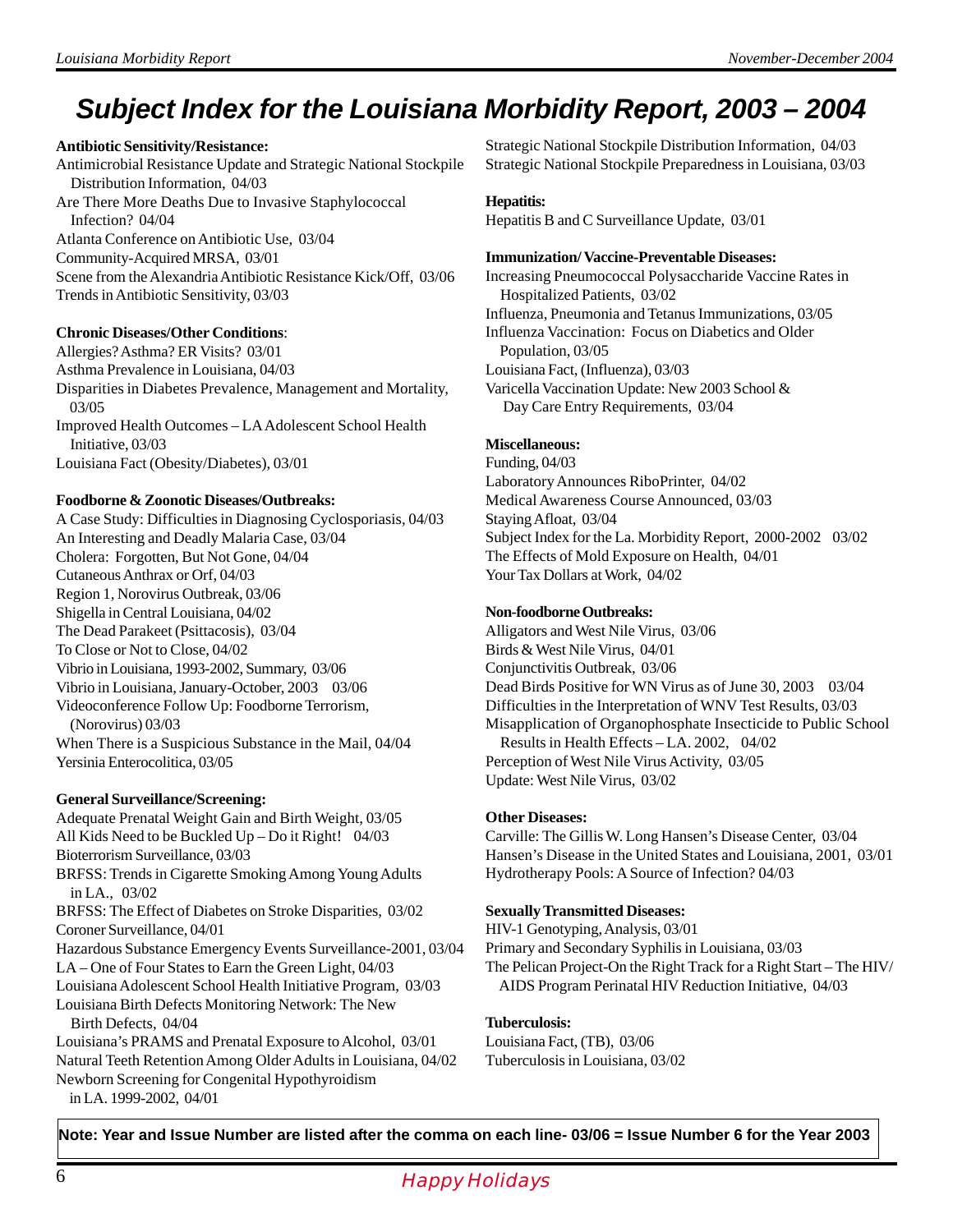### **SEPTEMBER-OCTOBER 2004**

#### **PROVISIONAL DATA**

Table 1. Disease Incidence by Region and Time Period

| <b>HEALTH REGION</b>  |                   |          |                  |                |                |              |                | <b>TIME PERIOD</b> |                |      |             |          |         |             |         |
|-----------------------|-------------------|----------|------------------|----------------|----------------|--------------|----------------|--------------------|----------------|------|-------------|----------|---------|-------------|---------|
|                       |                   |          |                  |                |                |              |                |                    |                |      |             |          | Jan-Oct | Jan-Oct     |         |
| <b>DISEASE</b>        |                   | 1        | $\mathbf 2$      | 3              | 4              | 5            | 6              | 7                  | 8              | 9    | Sep-Oct     | Sep-Oct  | Cum     | Cum         | %       |
|                       |                   |          |                  |                |                |              |                |                    |                |      | 2004        | 2003     | 2004    | 2003        | Chg     |
| Vaccine-preventable   |                   |          |                  |                |                |              |                |                    |                |      |             |          |         |             |         |
| <b>Hepatitis B</b>    | Cases             | $\Omega$ | $\mathbf 0$      | $\mathbf 0$    | $\mathbf{1}$   | $\mathbf 0$  | $\mathbf 0$    | $\mathbf{1}$       | $\mathbf{1}$   | 1    | 4           | 17       | 51      | 107         | $-49.0$ |
|                       | Rate              | 0.0      | 0.0              | 0.0            | 0.2            | 0.0          | 0.0            | 0.2                | 0.3            | 0.2  | 0.1         | 0.3      | 1.8     | 2.5         | na      |
| <b>Measles</b>        |                   | 0        | 0                | $\mathbf 0$    | $\mathbf 0$    | $\mathbf 0$  | 0              | 0                  | $\pmb{0}$      | 0    | $\mathbf 0$ | 0        | 0       | $\mathbf 0$ | 0.0     |
| <b>Mumps</b>          |                   | 0        | 0                | $\mathbf 0$    | $\mathbf 0$    | $\mathbf 0$  | $\mathbf 0$    | 0                  | $\mathbf 0$    | 0    | $\Omega$    | $\Omega$ | 6       | 1           | na      |
| Rubella               |                   | 0        | $\mathbf 0$      | 0              | $\Omega$       | $\Omega$     | $\Omega$       | 0                  | $\mathbf 0$    | 0    | 0           | 0        | 0       | 0           | na      |
| Pertussis             |                   | $\Omega$ | $\mathbf 0$      | 0              | $\Omega$       | 0            | 0              | 1                  | $\mathbf 0$    | 0    | 1           | 2        | 11      | 10          | 10.0    |
| Sexually-transmitted  |                   |          |                  |                |                |              |                |                    |                |      |             |          |         |             |         |
| <b>HIV/AIDS</b>       | $\text{Case}^2$   | 68       | 41               | 3              | 18             | 10           | 4              | 13                 | 13             | 13   | 183         | 197      | 965     | 1072        | $-10.0$ |
|                       | Rate              | 6.8      | 7.1              | 0.8            | 3.4            | 3.6          | 1.3            | 2.6                | 3.7            | 3.0  | 4.2         | 4.5      | 22.1    | 24.5        | na      |
| Gonorrhea             | Cases             | 464      | 311              | 93             | 179            | 48           | 72             | 289                | 103            | 59   | 1635        | 1248     | 8761    | 9390        | $-6.7$  |
|                       | Rate <sup>1</sup> | 44.9     | 51.5             | 24.2           | 32.7           | 16.9         | 23.9           | 55.3               | 29.1           | 13.5 | 36.6        | 27.9     | 196     | 210.1       | na      |
| Syphilis (P&S)        | Cases             | 14       | 37               | $\mathbf 0$    | 6              | $\mathbf{1}$ | 0              | $\mathbf 0$        | $\mathbf 0$    | 5    | 63          | 50       | 237     | 139         | 70.5    |
|                       | Rate <sup>1</sup> | 1.4      | 6.1              | 0.0            | 1.1            | 0.35         | 0.0            | $\mathbf 0$        | 0.0            | 1.1  | 1.4         | 1.1      | 5.3     | 3.1         | na      |
| <b>Enteric</b>        |                   |          |                  |                |                |              |                |                    |                |      |             |          |         |             |         |
| Campylobacter         |                   | 1        | 2                | $\overline{2}$ | 3              | 1            | 1              | $\mathbf{1}$       | $\overline{2}$ | 2    | 15          | 18       | 119     | 103         | 15.5    |
| <b>Hepatitis A</b>    | Cases             | 6        | 1                | 2              | $\overline{2}$ | $\Omega$     | 0              | 0                  | $\mathbf 0$    | 0    | 11          | 5        | 47      | 41          | 14.6    |
|                       | Rate              | 0.6      | 0.2              | 0.5            | 0.4            | 0.0          | 0.0            | 0.0                | 0.0            | 0.0  | 0.3         | 0.1      | 1.1     | 1.0         | na      |
| Salmonella            | Cases             | 3        | 32               | 14             | 14             | 4            | $\overline{7}$ | 13                 | 25             | 26   | 138         | 221      | 690     | 787         | $-12.3$ |
|                       | Rate <sup>1</sup> | 0.3      | 5.3              | 3.6            | 2.6            | 1.4          | 2.3            | 2.5                | 7.1            | 5.9  | 3.2         | 5.1      | 16.0    | 18.2        | na      |
| Shigella              | Cases             | 3        | 0                | $\overline{2}$ | 6              | $\Omega$     | 4              | 3                  | 5              | 5    | 28          | 109      | 248     | 416         | $-40.4$ |
|                       | Rate              | 0.3      | 0.0              | 0.5            | 1.1            | 0.0          | 1.3            | 0.6                | 1.4            | 1.1  | 0.6         | 2.5      | 5.7     | 9.6         | na      |
| Vibrio cholera        |                   | 0        | $\boldsymbol{0}$ | $\mathbf 0$    | $\mathbf 0$    | 0            | 0              | 0                  | $\mathbf 0$    | 0    | 0           | 0        | 0       | $\mathbf 0$ | na      |
| Vibrio, other         |                   | 0        | $\pmb{0}$        | 3              | $\mathbf 0$    | $\mathbf 0$  | $\mathbf 0$    | $\mathbf 0$        | $\mathbf 0$    | 0    | 3           | 6        | 31      | 33          | $-6.0$  |
| Other                 |                   |          |                  |                |                |              |                |                    |                |      |             |          |         |             |         |
| H. influenzae (other) |                   | 0        | 0                | 0              | 0              | 0            | 0              | 0                  | 0              | 1    | 1           | 3        | 11      | 19          | $-42.1$ |
| N. Meningitidis       |                   | 0        | $\mathbf{1}$     | 0              | $\mathbf 0$    | 0            | 0              | 1                  | 0              | 1    | 3           | 3        | 34      | 37          | $-8.1$  |

1 = Cases Per 100,000 2=These totals reflect persons with HIV infection whose status was first detected during the specified

time period. This includes persons who were diagnosed with AIDS at time HIV was first detected. Due to delays in reporting of HIV/AIDS cases, the number of persons reported is a minimal estimate. Data should be considered provisional.

#### **Table 2. Diseases of Low Frequency**

| <b>Disease</b> | <b>Total to Date</b> |
|----------------|----------------------|
| Legionellosis  | 5                    |
| Lyme Disease   | 4                    |
| Malaria        | 6                    |
| Varicella      | 48                   |
|                |                      |

#### **Table 3. Animal rabies (Jan-Oct)**

| Parish      | No. Cases | <b>Species</b> |
|-------------|-----------|----------------|
| St. Tammany |           | <b>Bat</b>     |
| Calcasieu   |           | <b>Bat</b>     |
| Madison     |           | <b>Bat</b>     |
| Rapides     | 1         | <b>Bat</b>     |

#### **Note:**

 The Pig case reported for St. Bernard in the Sept-Oct issue of the LMR was found to be negative for rabies